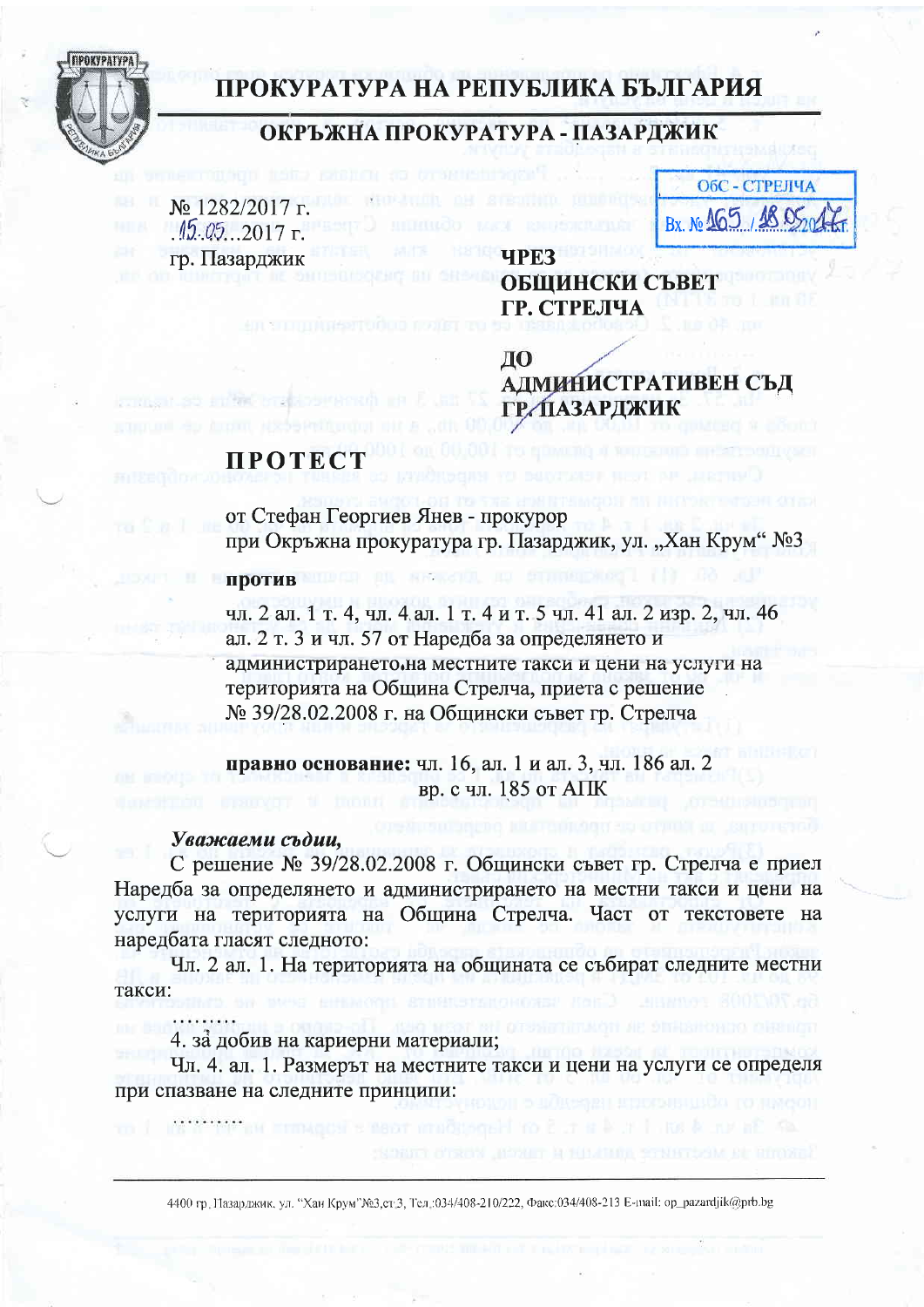т. 4. Ефективно разпределение на общински ресурси чрез определяне на такси и цени на услуги.

5. Насърчаване на частния сектор в предоставянето на T. регламентираните в наредбата услуги.

чл. 41 ал. 2............. Разрешението се издава след представяне на документ, удостоверяващ липсата на данъчни задължения, както и на други финансови задължения към община Стрелча, декларирани или установени от компетентен орган към датата на издаване на удостоверението. (отнася се за издаване на разрешение за търговия по чл. 30 ал. 1 от ЗТТИ)

чл. 46 ал. 2. Освобождават се от такса собствениците на:

.<br>המשוט שישוט שישוט בישראל של המשוט.

т. 3. Ловни кучета.

Чл. 57. За нарушение на чл. 27 ал. 3 на физическите лица се налага глоба в размер от 10,00 лв. до 400,00 лв., а на юридически лица се налага имуществена санкция в размер от 100,00 до 1000,00 лв.

Считам, че тези текстове от наредбата се явяват незаконосъобразни като несъответни на нормативен акт от по-горна степен.

За чл. 2 ал. 1 т. 4 от наредбата това са нормата на чл. 60 ал. 1 и 2 от Конституцията на РБългария, която гласи:

Чл. 60. (1) Гражданите са длъжни да плащат данъци и такси, установени със закон, съобразно техните доходи и имущество.

(2) Данъчни облекчения и утежнения могат да се установяват само със закон.

и чл. 60 от Закона за подземните богатства, който гласи

(1) Титулярят на разрешението за търсене и/или проучване заплаща годишна такса за площ.

(2) Размерът на таксата по ал. 1 се определя в зависимост от срока на разрешението, размера на предоставената площ и групата подземни богатства, за които се предоставя разрешението.

(3) Редът, размерът и сроковете за заплащане на таксата по ал. 1 се определят с акт на Министерския съвет.

От съпоставката на текстовете от наредбата с текстовете от Конституцията и закона се вижда, че таксите се установяват със закон. Разрешението на общинската наредба съответства на отменените чл. 98 до чл. 103 от ЗМДТ в редакцията им преди изменението на закона в ДВ бр.70/2008 година. След законодателната промяна вече не съществува правно основание за прилагането на този ред. По-скоро е налице липса на компетентност за всеки орган, различен от МС за такова процедиране /аргумент от чл. 60 ал. 3 от ЗПБ/. Ето защо действието на цитираните норми от общинската наредба е недопустимо.

За чл. 4 ал. 1 т. 4 и т. 5 от Наредбата това е нормата на чл. 8 ал. 1 от Закона за местните данъци и такси, която гласи:

 $\overline{2}$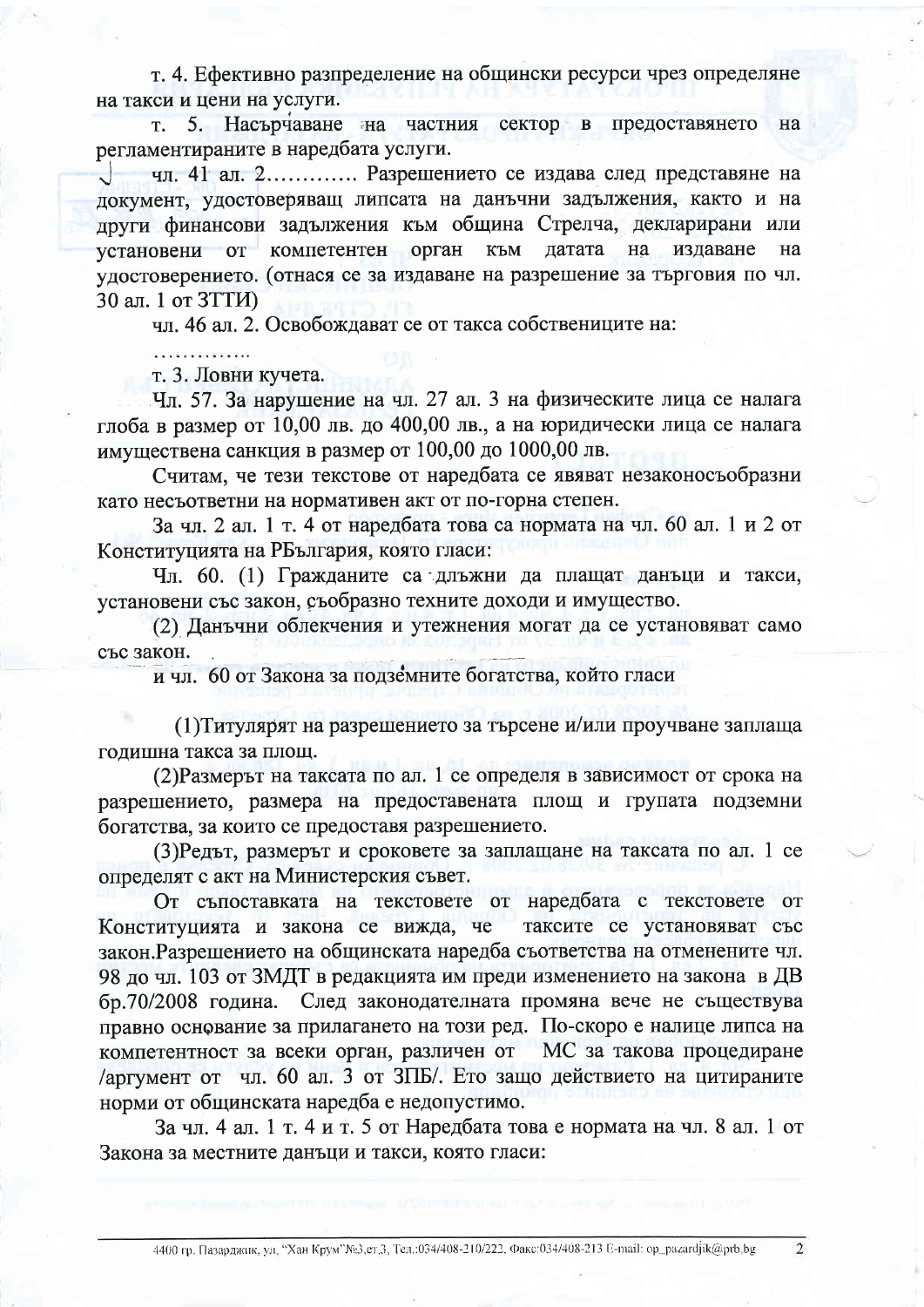Чл. 8. (Нов - ДВ, бр. 119 от 2002 г., в сила от 01.01.2003 г.) (1) Общинският съвет определя размера на таксите при спазване на следните принципи:

1. възстановяване на пълните разходи на общината по предоставяне на услугата;

2. създаване на условия за разширяване на предлаганите услуги и повишаване на тяхното качество:

3. постигане на по-голяма справедливост при определяне и заплащане на местните такси.

За чл. 41 ал. 2 изр. 2-ро това е нормата на чл. 3 ал. 3 ЗОАРАКСД, който гласи:

Чл. 3. (3) При административно регулиране и административен контрол върху стопанската дейност административните органи и органите на местното самоуправление не могат да налагат ограничения и тежести, които не са необходими за постигане на целите на закона.

От съпоставката на текста в наредбата и текста в закона се виджа, че редът по наредбата създава неравнопоставеност между заявителите на услуги, които живеят на територията на общината и могат да имат евентуални задължения към нея със заявители на услуги, които живеят извън територията на общината от други общини, които нямат никакви задължения към нея.

За чл. 46 ал. 2 т. 3 от наредбата това е нормата на чл. 175 ал. 2 т. 6 от Закона за ветиринарно-медицинската дейност, който гласи:

Чл. 175. (В сила от 01.01.2007 г.) (1) За притежаване на куче ежегодно се заплаща такса по Закона за местните данъци и такси.

(2) Освобождават се от такса собствениците на:

1. кучета на инвалиди:

2. служебни кучета в организациите на бюджетна издръжка;

3. кучета, използвани за опитни цели:

4. кучета, използвани от Българския червен кръст;

5. кастрирани кучета;

6. (изм. - ДВ, бр. 14 от 2016 г., в сила от 19.02.2016 г.) кучета, които придружават или охраняват селскостопански животни, които се отглеждат в регистриран животновъден обект.

От съпоставката на текста в наредбата с текста в закона виждаме, че законът не предвижда облекчаване на собствениците, притежаващи ловни кучета, да не заплащат такси, поради което те следва да заплащат такива.

(3) Приходите от събраните такси постъпват в общинския бюджет и мероприятия, свързани намаляване броя ce използват  $3a$  $\mathbf{c}$ на безстопанствените кучета.

Чл. 57 от наредбата се отнася за нарушение на чл. 27 ал. 3, който е отменен.

При това положение за чл. 57 от наредбата липсва предмет на приложението му и той се явява нищожен.

3